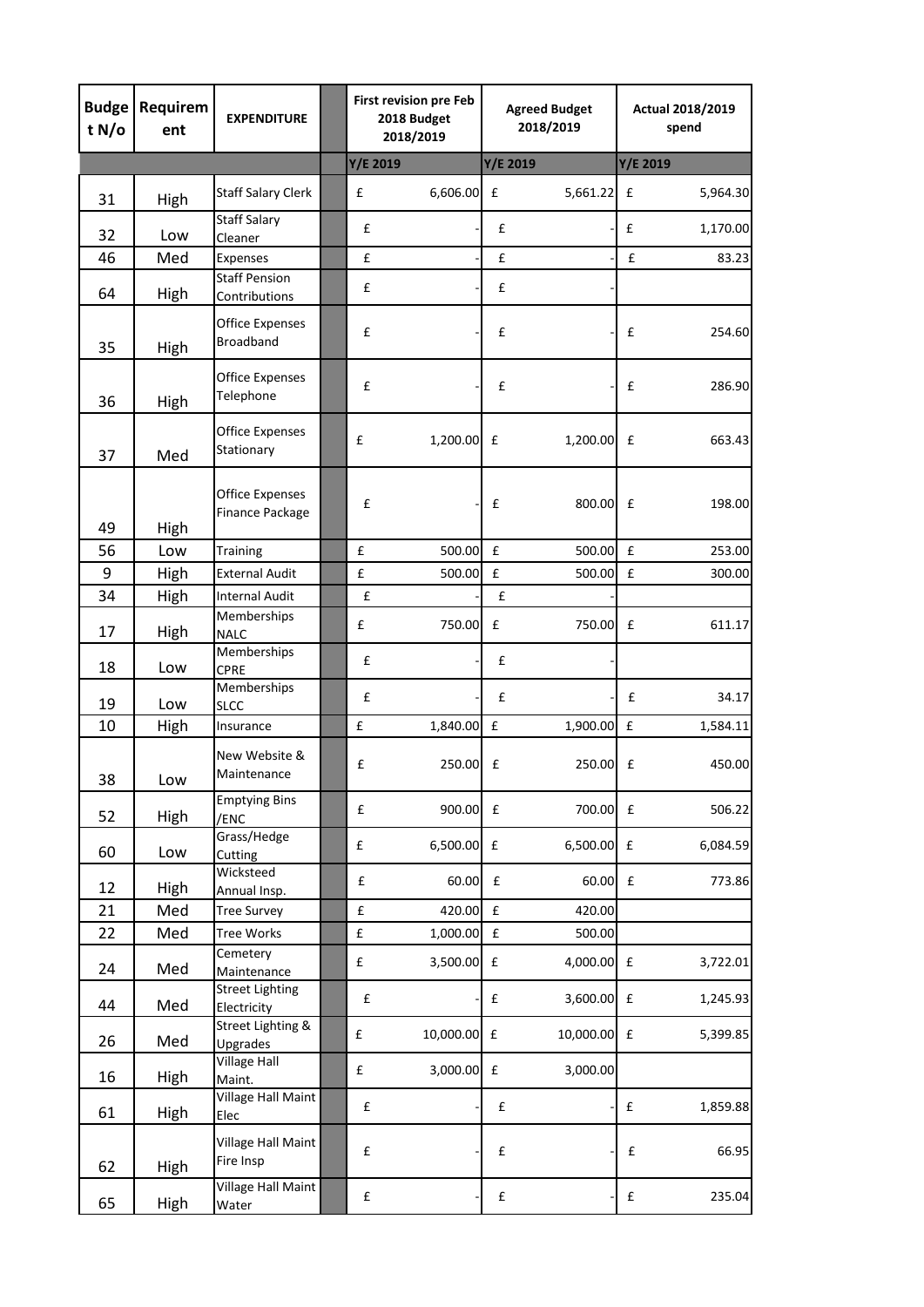| 70                | High                | Defibrillator<br>Maintenance                                    | £                                        | 250.00                   | £                  | 250.00             |                            |           |
|-------------------|---------------------|-----------------------------------------------------------------|------------------------------------------|--------------------------|--------------------|--------------------|----------------------------|-----------|
| 66                | Low                 | S.137 & Grant<br>Monies                                         | £                                        | 1,025.00 £               |                    | 1,000.00           | £                          | 860.06    |
| 59                | High                | Loan Repayment                                                  | £                                        | 5,111.38 £               |                    | 5,111.38           | £                          | 5,111.38  |
| 13                | Low                 | Peace Park<br>Maintenance                                       | £                                        | 750.00                   | £                  | 750.00             |                            |           |
| 14                | Low                 | Community<br>Garden                                             | £                                        | 1,500.00 £               |                    | 1,500.00           | £                          | 814.57    |
| 11                | Low                 | ICO Registration                                                | £                                        | 35.00                    | £                  | 35.00              | £                          | 35.00     |
| 58                | Low                 | Village<br>Maintenance -<br>Devolved services<br>from ENC / NNC | £                                        | $1,000.00$ £             |                    | 2,600.00 £         |                            | 3,784.19  |
| 40                | Med                 | Church Yard<br><b>Cemetery Maint</b>                            | £                                        |                          | £                  | $1,000.00$ £       |                            | 1,562.50  |
| 51                | Low                 | Kinewell<br>Maintenance                                         | £                                        |                          | $\pmb{\mathsf{f}}$ |                    |                            |           |
| 27                | Low                 | Neighbourhood<br>Plan<br>Administration<br>expenses             | £                                        | 1,000.00 £               |                    | 1,000.00           | £                          | 773.86    |
| 50                | Low                 | Neighbourhood<br>Plan Loan                                      |                                          |                          | £                  | 6,916.00           | £                          | 6,719.00  |
| v line ito        | Low                 | Rec gates and<br>high Barrier                                   | £                                        |                          | £                  |                    |                            |           |
| ${\sf v}$ line it | Low                 | Security signage<br>for village land                            | £                                        |                          | £                  |                    |                            |           |
| $\sf v$ line it   | Low                 | Referb Peace<br>Park                                            | $\pmb{\mathsf{f}}$                       |                          | $\pmb{\mathsf{f}}$ |                    |                            |           |
| $\sf v$ line it   | Med                 | Chapel<br>Maintenance                                           | £                                        |                          | $\mathbf f$        |                    |                            |           |
| 71                | High                | Grit Bin<br>Maintenance                                         |                                          |                          |                    |                    |                            |           |
| v line ite        | Med                 | Muga Extra<br>funding support                                   |                                          |                          |                    |                    |                            |           |
|                   |                     | <b>TOTAL</b>                                                    | $\pmb{\mathsf{f}}$                       | 54,297.38 £              |                    | 60,503.60          | $\mathbf{f}$               | 60,757.00 |
|                   |                     | <b>All Risks Reserve</b>                                        |                                          |                          |                    |                    |                            |           |
| 41                | med Reserv          | Kinewell<br><b>Boundary Risk</b>                                | £                                        |                          | £                  |                    | £                          |           |
| 43                | med Reserv          | Church Yard<br><b>Cemetery Risk</b>                             |                                          |                          | £                  | 5,000.00           | $\pmb{\mathsf{f}}$         |           |
| 42                | med ReservELECTIONS | EARMARKED-                                                      | $\pmb{\mathsf{f}}$                       |                          | $\pmb{\mathsf{f}}$ |                    | $\pmb{\mathsf{f}}$         |           |
|                   |                     |                                                                 |                                          |                          | $\hat{\mathbf{f}}$ | 5,000.00           |                            |           |
|                   |                     | <b>INCOME</b>                                                   |                                          |                          |                    |                    |                            |           |
| 25                | Income              | Chapel Rent                                                     | $\pmb{\mathsf{f}}$                       | 1,500.00 £               |                    | 510.00             | $\pmb{\mathsf{f}}$         | 10.00     |
| 23                | Income              | <b>Cemetery</b><br><b>Village Hall</b>                          | $\pmb{\mathsf{f}}$<br>$\pmb{\mathsf{f}}$ | 2,500.00 £<br>2,500.00 £ |                    | 3,000.00           | $\mathbf f$<br>$\mathbf f$ | 2,495.00  |
| 15<br>30          | Income<br>Income    | Institute Building<br>Insurance<br>payment                      | £                                        |                          | £                  | 2,500.00<br>664.50 |                            | 2,246.00  |
|                   |                     |                                                                 |                                          |                          |                    |                    |                            |           |